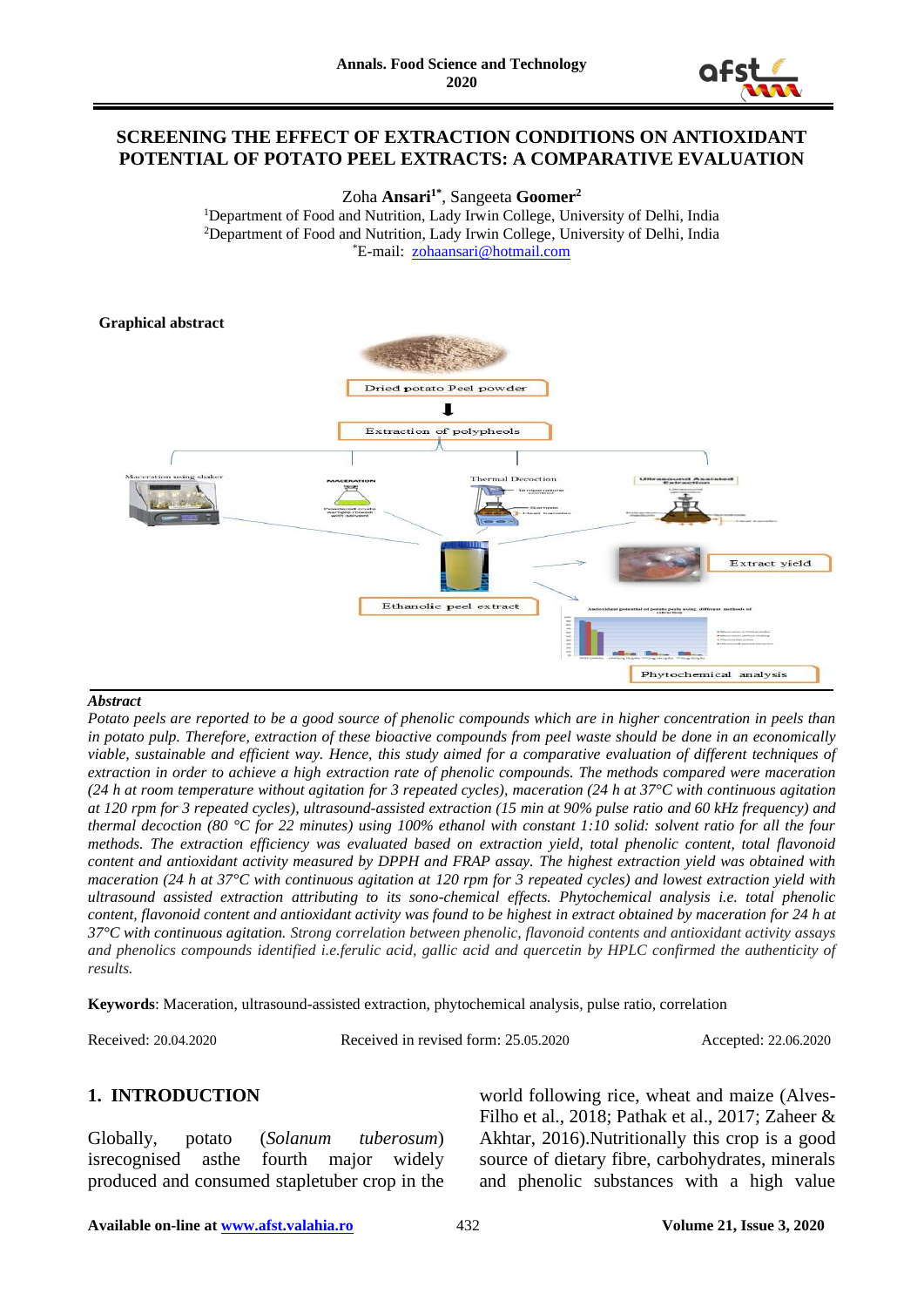

protein and enriched with number of micronutrients i.e. vitamins  $B_1$ ,  $B_3$  and  $B_6$  and minerals such as potassium, phosphorus and magnesium (Burlingame et al., 2009; Singh et al., 2011).However, it has been reported by Charmley et al. (2006) that an approximate 40- 50% of potato production is unsuitable for human consumption which includes the waste generated during processing of potatoes. A large fraction of population consumes potatoes in processed forms such as French fries, chips, and puree etc. Processed potato constitutes to only 50-60% of raw material and rest is discarded as waste. The by-products of processing include cull potatoes, potato peels etc. which is estimated to be 33-35% of original potato fresh weight. Today, a large proportion of this waste is being utilized as animal feed and biofuel (Jeddou et al., 2016; Schieber and Saldana, 2009;Sepelev and Galoburda, 2015).Moreover, it's a zero-value waste accounting to 15-40% depending on peeling method i.e. steam, abrasion or lye peeling. These peels comprising the major portion of the processing waste pose a severe problem of disposal to the potato industry since wet peels are predisposed to microbial spoilage. Therefore, their valorization should be of prime interest to the food industry for sustainable environment and bearing the cost loss associated with management of waste generated (Akyol et al., 2016; Gebrechristos and Chen 2018; Hossain et al. 2014).

Considering the peel composition, the potato peel extract has been known to exhibit antioxidative and antiradical activities (Friedman et al., 2017). It has been used to prevent lipid oxidation in oil-in-water emulsions and plant oils (Habeebullah et al., 2010), minced mackerel meat (Farvin et al., 2012), and ground beef patties (Mansour, Khalil, 2000) and other health-positive effects. Therefore extraction which is the first step of the valorisation of bioactive compounds from plant matrices to recover any target compound should be economically viable, sustainable, quick and efficient (Apel et al., 2020; Giuffrè et al., 2018). As a result, to date studies have been conducted investigating the effect of

different extraction techniques such as solid– liquid extraction (SLE) (Amado et al., 2014) ultrasound-assisted extraction (UAE) (Hossain et al., 2014), pressurised-liquid extraction (PLE) (Wijngaard et al., 2012), or microwave assisted extraction (Singh et al., 2011) on the recovery of phenolic compounds from potato peels.

Therefore, in this study a comparative analysis of four different extraction methods (maceration with and without shaking, ultrasonic and thermal decoction) selected on the basis of feasibility of facilities available is done to establish the best suitable method for the extraction of bioactive compounds from potato peel samples using 100% ethanol.

While SLE (maceration) and thermal decoction are conventional methodsbased on direct physical contact between solid and solvent, UAE is a non-conventional technique based on mechanical disruption of cell walls by ultrasoundthus reducing particle size of matrix and allowing greater penetration of solvent into the sample matrix which might result in higher and faster recovery of bioactive compounds**(**AL-Bukhaiti et al., 2018; Chemat et al., 2017; Vilkhu et al., 2008).

## **2. MATERIALS AND METHODS**

## **Materials**

Potato peels (*Solanum tuberosum* cv. Lady Rosetta (red skin)) obtained using abrasive peeling were collected from local potato chip manufacturing industry in New Delhi, India on 3 rd October, 2018.

The peels were collected in plastic zip lock bags and thereafter washed thrice under running tap water to remove any debris and then rinsed with distilled water. Washed peels were weighed and sun-dried for 3-4 days until constant weight was obtained.

After complete dryness, they were ground to a powder and sieved using a standard 50 mesh size sieve to ensure symmetry of particle size. Dried powder samples were weighed and kept in aluminium zip lock pouches, at -20°C until the day of analysis.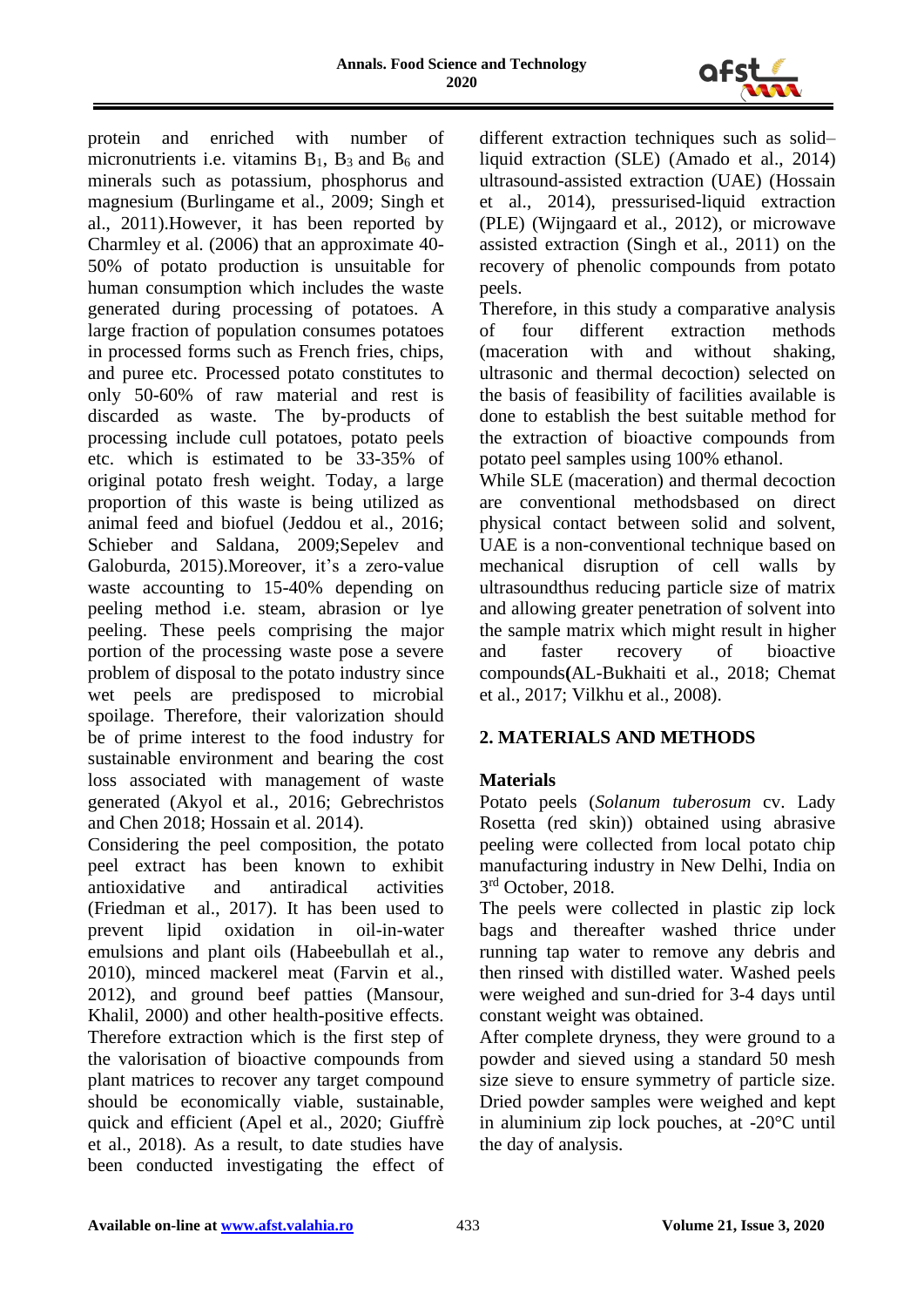

## **Reagents**

The analytical grade chemicals (DPPH, Folin-Ciocalteu reagent, Aluminium chloride, sodium hydroxide, hydrochloric acid), solvents (Ethanol) and phenolic acid standards (gallic acid, quercetin, and Trolox etc.) used were purchased from Hi-media Laboratories, Mumbai, India; Sisco Research Laboratories, Mumbai, India and Sigma Aldrich, Bengaluru, India. The assays were carried out using Milli-Q water (Merck Millipore; Billerica, USA).

### **Preparation of Potato peel extracts Maceration at 37°C in shaker**

10 g of grounded potato peel powder was dissolved in 100 mL of 100% ethanol. The solution was stirred for 24 h at 120 rpm at 37°C using an orbital shaker and centrifuged at 2800 rpm for 10 min. The extracts were filtered through Whatman No.1 filter paper and the residue was re-extracted two more times under the same conditions. The three filtrates obtained were combined and solvent was evaporated in a rotary evaporator below 45℃. The extracts obtained after evaporation of organic solvent were subjected for further analysis (Modified: Rowayshed et al., 2015).

#### **Maceration at room temperature (18°C at the time of extraction without shaking)**

10 g of powdered peel was extracted with 100 ml of 100% ethanol at room temperature (18°C at the time of experiment) overnight and centrifuged at2800 rpm for 10 min. The supernatant was collected in a separate bottle and the residue was re-extracted two more times under the same conditions. The three filtrates were combined and solvent was evaporated in a rotary evaporator below 40°C. The extract obtained after evaporation of organic solvent was used as natural antioxidant (Modified: Farvin et al., 2012).

## **Ultrasound assisted extraction**

Ultrasound-assisted extraction was done according to the methodology proposed by Anaya-Esparza et al. (2018)and Samarin et al. (2012) with some modifications.

10 g of grounded peel powder was dissolved in 100 mL of 100% ethanol. An ultrasonic probe was immersed at 2 cm into the solution and kept in ice bath to control the rise in extraction temperature caused by exothermic reactions. The experimental conditions used for the extraction were frequency of 60 kHz with sonication amplitude of 90% and pulse cycle of 1 second (0.6 seconds of power discharge and pause of 0.4 s)for 15 min.

The solute-solvent mixture was then centrifuged for 10 min at 3000g and the supernatant was separated from the residue and filtered using filter paper Whatman No. 1. Then solvent was evaporated in a rotary evaporator below 40°C.

### **Thermal decoction**

Thermal decoction was carried out under the conditions optimized by Wijngaard et al. (2012) for extraction of polyphenols from industrial potato peel waste generated.

10g peel powder was mixed with 100 mL of 100% ethanol into amber glass bottles, and the solution was slowly boiled at 80℃ for 22 mins (optimized time-temperature).

The extracts werecooled to room temperature and centrifuged for 10mins at 995g. The supernatant obtained were filtered through Whatman No. 1 filter paper. The filtrate obtained was collected and solvent was evaporated using rotary evaporator below 45°C.

The extract obtained after solvent evaporation was stored at -20°C inamber glass bottles wrapped with aluminium foil until analysis.

## **Extraction yield**

Extraction yield was defined as the percentage of the soluble polyphenols extracted from the total weight of the sample (g).

The extraction yield was calculated using the equation as suggested by Aydar et al. (2017).

Yield(%) = Extracted soluble polyphenols (g)  $\times 100$ Sample (g)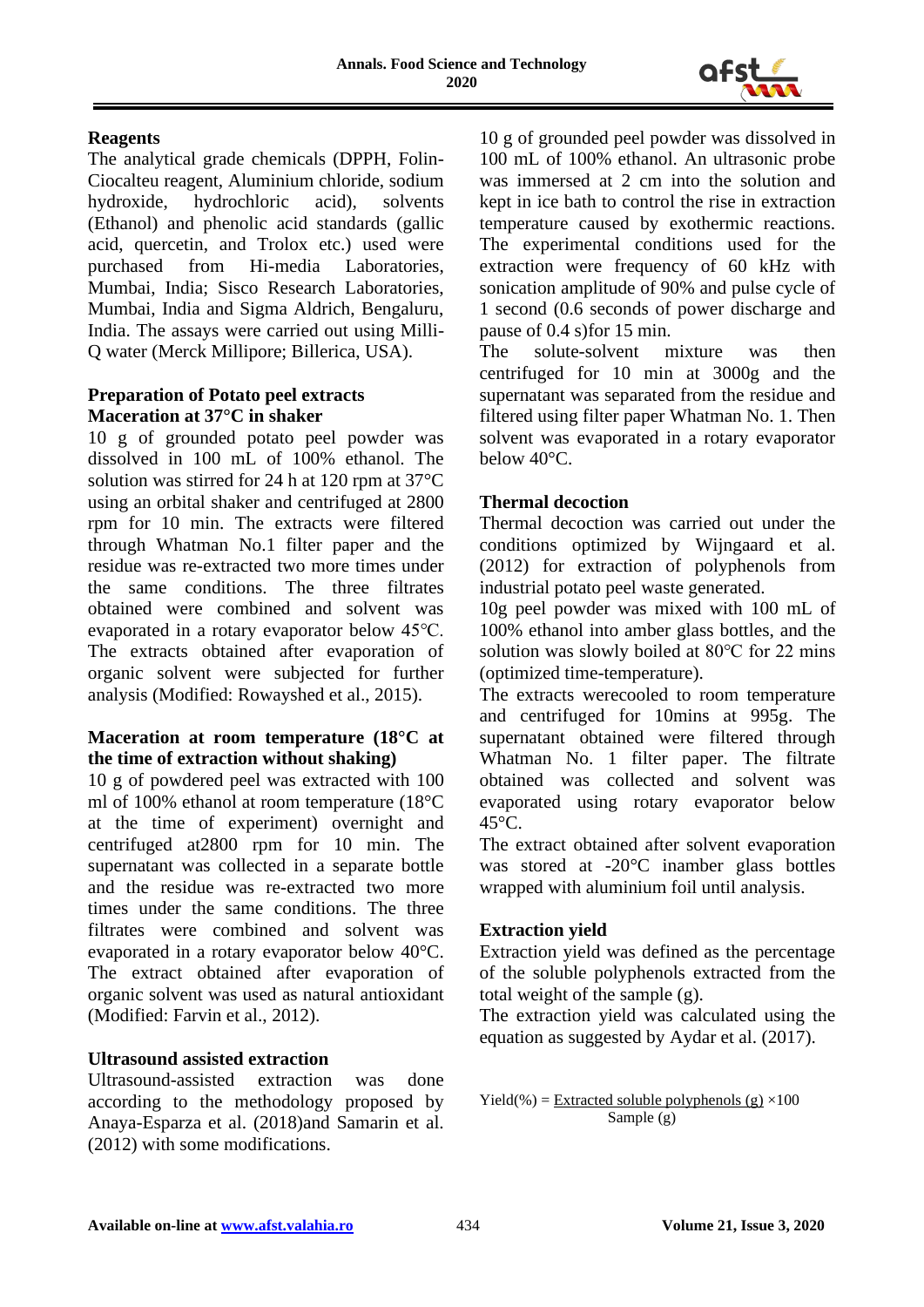

# **PHYTOCHEMICAL ANALYSIS**

### **Determination of antioxidant (properties of extracts) activity**

**Radical scavenging activity (RSA %) assay:**  Free radical scavenging activity (RSA) of the sample was measured using the method described by Rowayshed et al. (2015)*,*with some modifications**.** An aliquot of the sample solution (40 μL) was mixed with 2.9 ml of 0.1 mM DPPH (2, 2-diphenyl-1, 1-picrahydrazyl) in ethanol solution, incubated for 30 min at 25°C in dark; the decrease in the absorbance at 517 nm was measured. Ethanol was used as blank.

Antioxidant activity was expressed as percentage inhibition of the DPPH radical and was determined by the following equation:

Scavenging activity (%) =  $1 - (As/Ao) \times 100$ 

Where: As is the Absorbance of the sample and Ao is the Absorbance of the control.

Control: 40 μL of ethanol mixed with 2.9 ml of DPPH methanol solution.

**Ferric reducing antioxidant power (FRAP) assay:** Antioxidant activity was measured using the ferric reducing antioxidant power (FRAP) assay with some modifications (Rowayshed et al., 2015).

The FRAP assay of compound materials in reducing ferric ion (Fe+3) to ferrous ion (Fe+2). (Fe+2/TPTZ) forms a blue complex color which increases the absorption at 593 nm. The FRAP reagent contained 2.5 ml of a 10 mmol/L TPTZ (2,4,6-tripyridyl-s-triazine) solution in 40mmol/l HCL plus 2.5 mL of 20 mmol/l FeCl3.6H2O and 25 ml of 0.3 mol/l acetate buffer (pH 3.6) and was freshly prepared and warmed at 37°C prior to usage. Aliquots of 0.1 ml sample solution was mixed with 3ml FRAP reagent and the absorbance of reaction mixture at 593 nm was measured spectrophotometrically after incubation at 37°C for 10 min. Calibration was against a standard curve (0.02-0.1 mg/ml) using freshly prepared Trolox.

#### **Determination of total polyphenol content (TPC)**

The total phenolic content of PP ethanolic extracts was determined based on the method of Amado et al. (2014), slightly modified using the Folin–Ciocalteu Reagent (FCR) with gallic acid as a standard. 0.1 mL of sample or blank was mixed with100  $\mu$ L of diluted (1:10; FCR: Water) FCR and, after 5 min, 1 mL of a Na2CO<sup>3</sup> solution (7%)was added. After incubation for 1 h at room temperature, the absorbance was read at 760 nm with PerkinElmer Lambda 25 UV/Vis spectrophotometer in 1 cm cuvettes. Readings were compared with a standard curve of gallic acid and the total phenolic content was expressed as mg of gallic acid equivalent per g of freeze dried solid (mg GAE/g).

# **Determination of total flavonoid content (TFC)**

The total flavonoid content was measured by the method described by Silva et al. (2017) with modifications. The reaction mixture contained 100 μL of the PP extract and 430 μL of 5% NaNO2, which was incubated for 5 min. After incubation, 30  $\mu$ L of AlCl<sub>3</sub> (10%) and 440 μL of NaOH (1 mol/l) were added to the reaction. The absorbance was read at 496 nm with Perkin Elmer Lambda 25 UV/Vis spectrophotometer, in 1 cm cuvettes. The results were expressed as mg of quercetin equivalents (QE) per gram (mg QE/g).

### **HPLC analysis of peel extract for identification of compounds in the extract**

Potato peels: The supernatant (20 μL) obtained from the above extraction was directly injected into a Cosmosil C18-MS-II column (5 μm, 4.6 mm i.d.  $\times$  250 mm) HPLC column. The mobile phase consisted of the following linear gradient: acetonitrile (A) and 0.5% formic acid (B): (A) =5% (0–5 min), 18% (5.1–30 min), 53% (30.1–70 min), 90% (70.1–80 min), and 5% (80.1–100 min). The flow rate was 1.0 mL/min at 35 °C, peaks were monitored at 320 nm, and UV/Vis spectra were recorded.Chromatographic comparison with analytical standards, absorbance spectra, and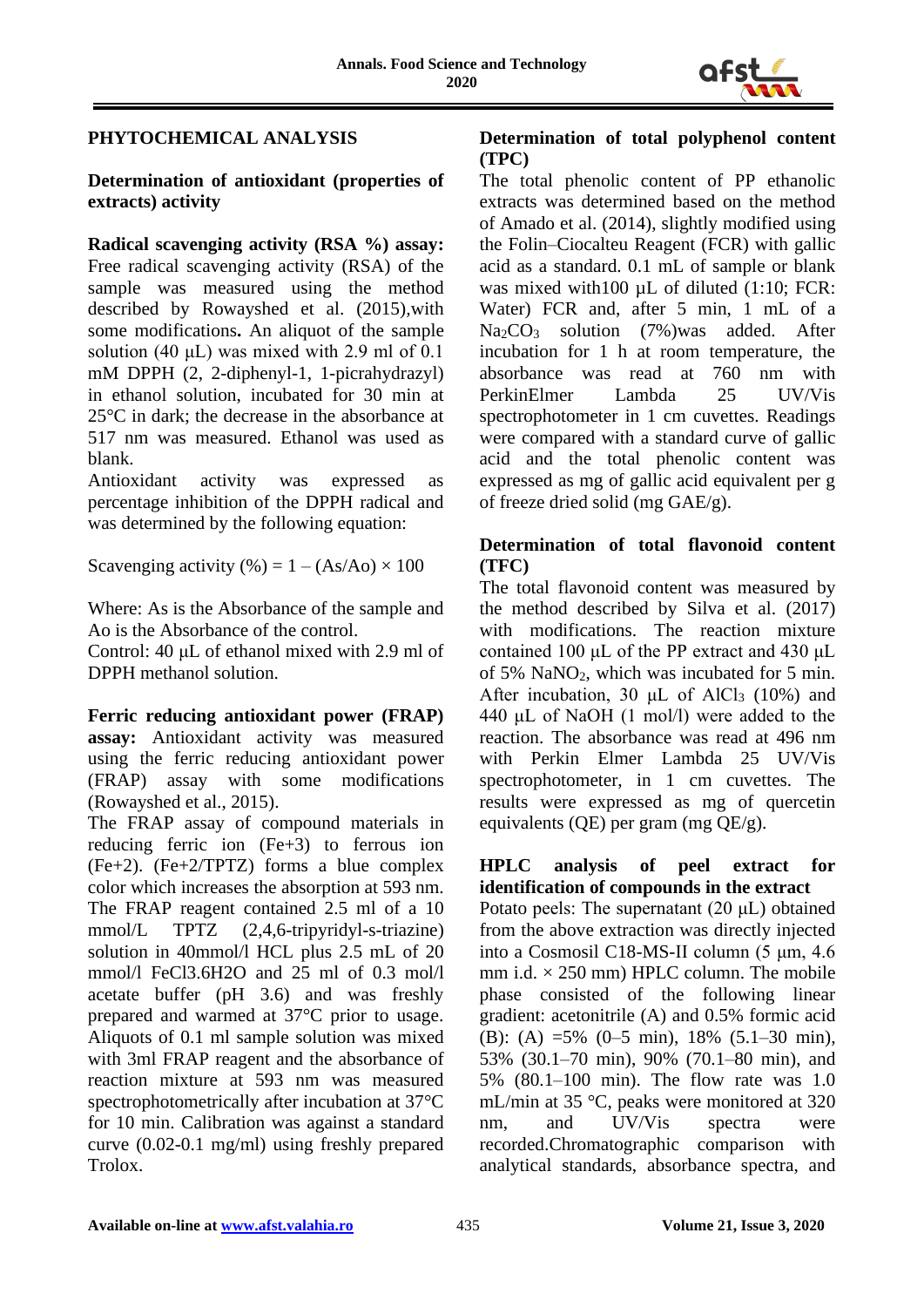

mass spectra, were used to identify compounds(Friedman et al., 2017).

#### **Statistical analysis**

Results are expressed as means±S.D of triplicate readings. Statistical analyses are performed using one-way ANOVA for mean comparisons and Post-hoc Tukey HSD test at a 95.0% confidence level to establish the significant difference among the means using STATA software. Correlation analyses were performed using a Pearson correlation test in Excel, 2010.

### **3. RESULTS AND DISCUSSION**

### **Extraction yield**

Extraction yieldof the potato peels extracts obtained using four methods of extraction are presented in Table 1 as % yield. Highest extraction yield was found to be of extract obtained by maceration at 37°C in orbital shaker with 3 repeated cycles of extraction whereas the extract obtained by ultrasound assisted extraction had the lowest yield which can be explained in terms of relation between chemical composition (dietary fibre content) of potato peels and experimental conditions used for extraction.

Potato peels are good source of dietary fibre comprising of 3.4% pectin and 2.2% cellulose with varying amount based on the peeling method but this amount remains unaffected by abrasive peeling (Javed et al., 2019)which has been used to obtain this Lady rosetta variety peels. And as reported in literature most insoluble-bound phenolics chemically form covalent bonds with cell wall substances including pectin, cellulose, arabionoxylan and structural proteins and account for relatively

arge fraction (20%–60% in vegetable, fruits and legume/seeds) compared to the soluble phenolics in foods (Nayak et al., 2015).Therefore bound phenolics such as ferulic acid which is present as ester of hemicellulose and gallic acid esterified to glucose (as in hydrolysable tannins), or catechins or proanthocyanidins (as in condensed tannins) (Manach et al., 2005) require longer time of extraction for separation of bound compounds to get fully diffused into extracting solvent as conducted in conventional extraction thus giving maximum yield (Ramli et al., 2014). However the slight difference in the yields of extracts obtained using orbital shaker and without shaking is due to increase in mass transfer rate of solute by greater turbulence generated by shaker (Subramaniam et al., 2015). Moreover the high temperature used in thermal decoction resulted in higher yield comparative to UAE attributed to disruption of cell walls and solubilisation of the target compounds unlike in UAE where high temperature may cause a reduction in the sonochemical effects, resulting in lower recovery yields of antioxidants (Chematet al., 2017). Similar results were reported by Papoutsis et al. (2018) for the recovery of polyphenols and antioxidants from lemon waste using an optimised SLE technique which was higher than those obtained from an optimised UAE.

#### **Comparison between different extraction methods in terms of TPC, TFC and antioxidant capacity (measured by DPPH and FRAP assay)**

The phytochemical analysis of the peel extracts obtained using four methods of extraction are summarised in Table 2.

| Method of Extraction           | Time              | Temperature                      | % Yield          |
|--------------------------------|-------------------|----------------------------------|------------------|
| Maceration in Orbital shaker   | 3 repeated cycles | $37^{\circ}$ C                   | $2.134 \pm 0.74$ |
|                                | (24hrs. each)     |                                  |                  |
| Maceration without shaking     | 3 repeated cycles | Room temperature $(18^{\circ}C)$ | $1.892 \pm 0.54$ |
|                                | (24hrs. each)     | at the time of experiment)       |                  |
| <b>Thermal Decoction</b>       | 22 minutes        | 80 °C                            | $1.253 \pm 1.03$ |
| Ultrasound assisted extraction | 15 minutes        | Ice bath                         | $0.876 \pm 0.85$ |

**Table 1: Extraction efficiency of conventional and non-conventional method of extractions**

The data are the mean  $\pm$  SD of three replicates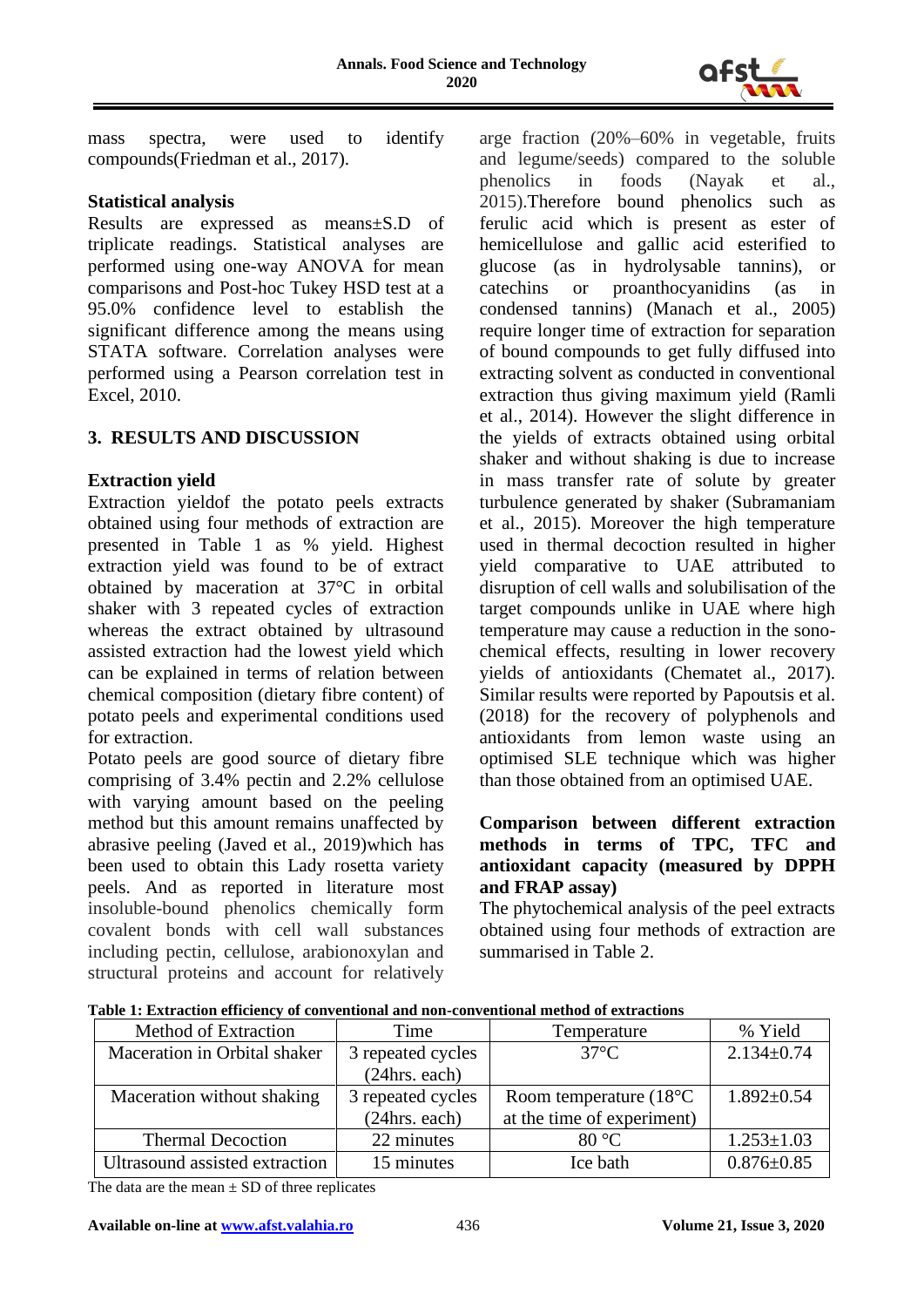

| Method of         | DPPH (%Radical           | FRAP assay                   | <b>Total Phenolic</b>        | <b>Total Flavonoid</b> |
|-------------------|--------------------------|------------------------------|------------------------------|------------------------|
| Extraction        | scavenging               | (mg TE/gdb)                  | Content (mg)                 | Content (mg)           |
|                   | activity)                |                              | GAE/gdb                      | QE/gdb                 |
| Maceration in     | $91.07 \pm 0.43^{\circ}$ | $8.76 \pm 0.95$              | $12.02 \pm 0.56$             | $10.19 \pm 0.21$       |
| Orbital shaker    |                          |                              |                              |                        |
| Maceration        | $88.23 \pm 1.04^a$       | $12.35 \pm 1.95$             | $7.77 \pm 0.13$              | $8.89 \pm 0.11$        |
| without shaking   |                          |                              |                              |                        |
| Thermal           | $66.97 \pm 2.56^b$       | $6.21 \pm 0.57^{\circ}$      | $3.35 \pm 0.81$ <sup>d</sup> | $2.51 \pm 0.03$        |
| Decoction         |                          |                              |                              |                        |
| <b>Ultrasound</b> | 61.48 3.89 <sup>b</sup>  | $6.26 \pm 0.59$ <sup>c</sup> | $2.55 \pm 0.54^{\text{d}}$   | $1.51 \pm 0.25$        |
| assisted          |                          |                              |                              |                        |
| extraction        |                          |                              |                              |                        |

| Table 2: Phytochemical analysis of the potato peel extracts obtained by four extraction methods |  |  |
|-------------------------------------------------------------------------------------------------|--|--|
|                                                                                                 |  |  |

The data are the mean  $\pm$  SD of three replicates

TE: Trolox equivalent; GAE: Gallic acid equivalent; QE: Quercetin equivalent

Numbers in the same column followed by the same letter are not significantly different at P<0.05.

Among the four methods used for extraction of polyphenols keeping solid: solvent ratio constant (1:10), conventional maceration extraction at 37°C using orbital shaker was found to be most efficient, in obtaining extract with highest antioxidant potential attributing to long contact time between solid and solvent and repeated cycles of extraction while UAE was not found to be as efficient and resulted in least TPC and TFC values.

This could be explained as inefficiency of UAE to extract hydrolysable polyphenols such as ellagitannins due to the large amount of exothermic energy produced during extraction which may result in oxidation of molecules with high molecular mass. However heat treatment used in thermal decoction (80°C) could hydrolyze those high molecular weight polyphenols into smaller fractions and hence result in comparatively high antioxidant potential and phenolic contentthan UAE(Poodi et al., 2017; Sousa et al., 2016). With respect to the antioxidant capacity estimated by FRAP assay, significant differences  $(p<0.05)$  were observed between maceration with shaking and without shaking treatments attributing to theenhancement in diffusion of bioactive compounds in solvent caused by high particle movements by shaker. Moreover antioxidant activities values estimated by DPPH and FRAP assay were found to be significantly different for all the four treatments. The difference in the results obtained by two assays can be explained in terms of difference in types, relative amounts, and reaction of antioxidant constituents in extracts and possibly due to the fact that phenolic compounds respond differently depending on number of phenolic groups (Tamuly et al., 2013).

The lowest values of DPPH-RSA, FRAP, TPC, and TFC obtained with ultrasonic extraction (Table 1) could also be explained by free radicals generation in the fluid due to the ultrasonic power causing significant degradation of polyphenols by inducing a reaction with flavonoids owing to their high redox potential (Ignat et al., 2011; Da Porto et al., 2013). Sun et al. (2017) had reported an ultrasound induced significant degradation of flavonoid cyanidin-3-glucosylrutinoside, resulting in an alteration in antioxidant activity of red raspberry fruits. Moreover, the high frequency used (60kHz) in the extraction has also been reported to significantly affecting the intensity of the acoustic cavitation in solvent medium resulting in lower phenolic yield and antioxidant activity, a lower frequency has been found to be more favourable for higher recovery of phenolics by creating large but relatively fewer cavitationalbubbles which collapse with higher energylevel, thus resulting in a greater degree of cell disruption (Wu et al., 2013).Similar findings were reported by Altemimi et al. (2015), for polyphenol recoveryusing ultrasonication from spinach where the ultrasonic bath operating at 37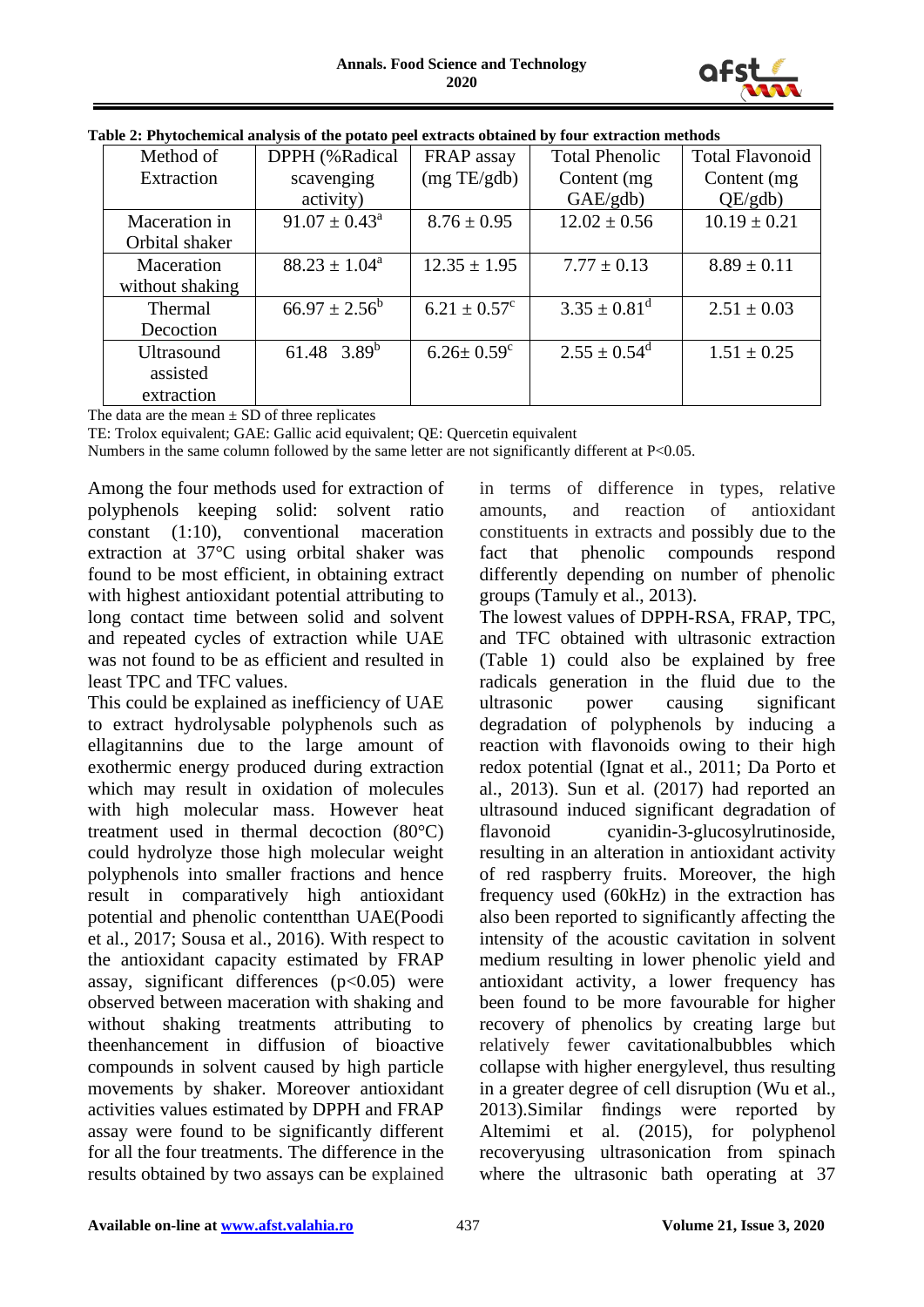

kHzwas more effective than 80 kHz at temperature–power–time combination of 40 °C, 50% and 30 min,with regard to extraction yield, total phenols and %DPPH inhibition.The other important factor affecting the TPC and TFC of the extracts obtained UAE is amplitude of ultrasonic waves generated during the extraction (Zhou et al., 2004). The high amplitude (90%) used for extraction also caused a reduction in TPC and antioxidant capacity of extracts, as reported by Lanez and Haoua (2017) a decrease in amplitude results in higher amounts of TPC and TFC.

However, the TPC of the extracts obtained by UAE and thermal decoction was not significantly different (Table 2) but high temperature used in thermal decoction resulted in comparatively high phenolic yield by increasing the solubility and diffusion of bioactive compounds from plant matrix into the solvent (Pinelo et al., 2005). Though, this yield was much lower than the TPC of the extracts obtained by maceration with and without shaking as heating above an optimum temperature may have caused a decline in TPC attributing to the degradation of cell walls by rise in temperature resulting in the release of both phenolic compounds and enzymes involved in oxidation. In addition, the activity of these oxidative enzymes i.e., peroxidase, polyphenol oxidase gets enhanced by temperature applied leading to lower polyphenol yields (Abad et al., 2007, Mizobutsi et al., 2010). The lower antioxidant capacity of extracts obtained by UAE and thermal decoction could becredited to the lower phenolic and flavonoid content in these extracts since a high correlation between TFC, TPC and antioxidant assays (DPPH and FRAP) was observed (Figure 1).

## **Correlation between phenolic/flavonoid content and antioxidant activity**

The role of phenolic compounds as antioxidants has been recognized by means of their ability to donate electron and formed a stable radical inter mediates. The present study found that scavenging activity and reducing power were highly correlated with total phenolic and total flavonoid content of potato peel extracts (Figure 1). The variation in correlation among the FRAP, TPC and TFV the selected plant species may be due to a different reaction mechanism involved in these assays. Strong correlation of DPPH with FRAP with value 0.659, confirms the authenticity of results of antioxidant potential for the peel extracts.

## **Phytochemicals identification by HPLC**

The major phenolic compounds and flavonoids contributing to the antioxidant activity of potato peel extracts with highest antioxidant potential i.e. extract obtained by maceration at 37°C were ferulic acid, gallic acid, quercetin, gallic acid and vanillin.



**Figure 1: Pearson correlation analysis**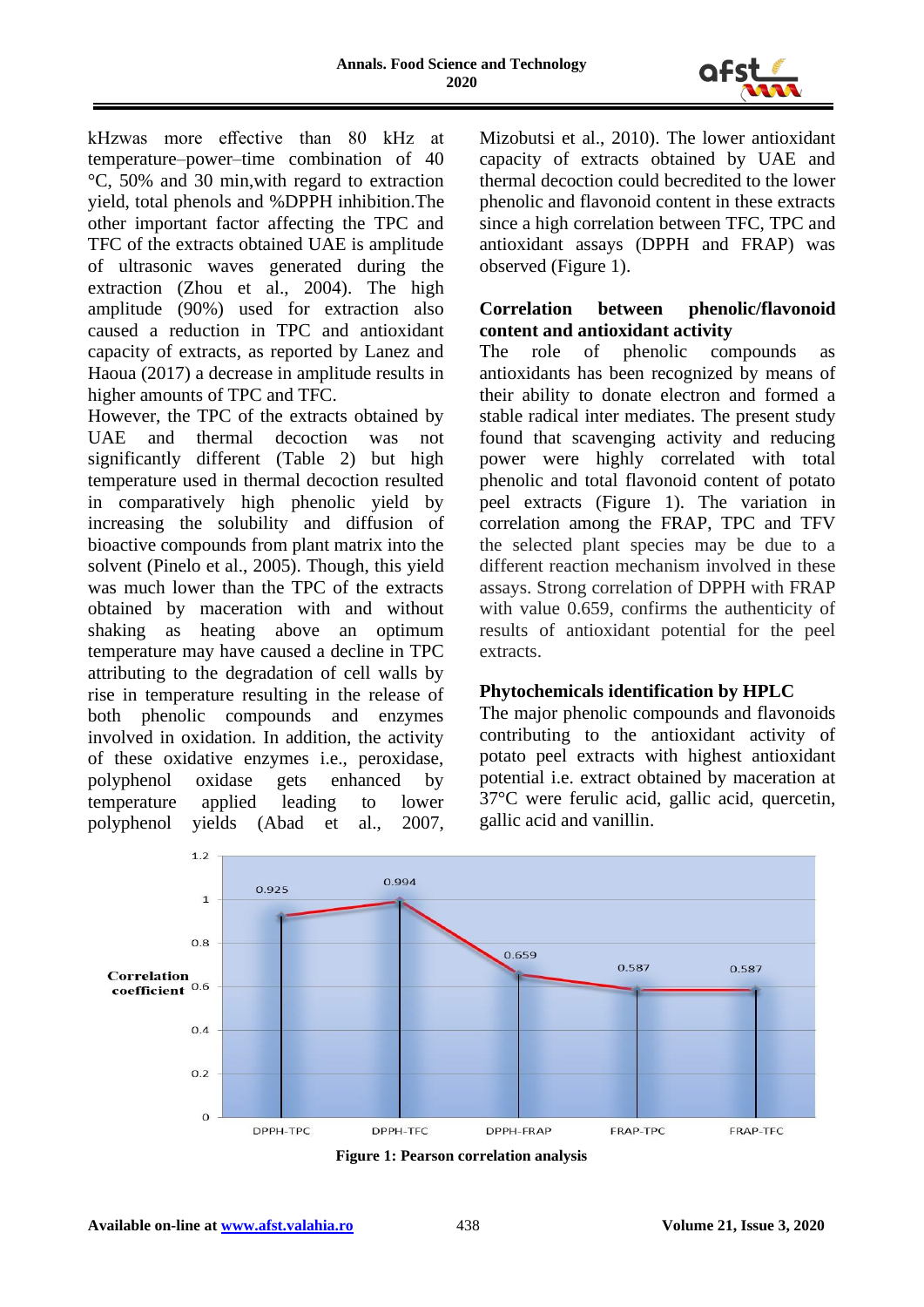

# **4. CONCLUSIONS**

The findings of this study suggest thatselection of a suitable extraction technique is a very crucial prerequisite in antioxidant studies by having a direct impact on the recovery and physiological functions of antioxidant compounds to be extracted from the plant materials. From the results it can be seen that influence of extraction methoddepends upon not only on the physical property of the sample but also on its chemical composition and extraction conditions. Therefore, application of any extraction method for food or dietary supplement warrant further research before being produced in large scale in order to identify the most efficient extraction technique for extracting its antioxidants.In this study, the conventional maceration at 37° in shaker proved to be a best method for the extraction of bioactive compounds from potato peels based on the indices i.e. extraction yield, total phenolic content, total flavonoid content and antioxidant activity of the extracts.

#### **5. ACKNOWLEDGMENT**

The authors are cordially acknowledging Dr. Madhu Chopra, Assistant Professor in DR. B.R. Ambedkar Centre for Biomedical Research, University of Delhi for granting permission to work in the Drug development Lab for chemical analysis. We would like to kindly thank Pepsico-Fritolay manufacturing Plant for providing the potato peel waste samples. The first author is also thankful to the University Grants Commission (UGC), for awarding the UGC-NET/JRF fellowship for the research work.

#### **6. REFERENCES**

[1] Alves-Filho, Elenilson G., Valéria M. Sousa, Paulo RV Ribeiro, Sueli Rodrigues, Edy S. de Brito, Brijesh K. Tiwari, and Fabiano AN Fernandes. "Single-stage ultrasound-assisted process to extract and convert α-solanine and α-chaconine from potato peels into β-solanine and βchaconine." *Biomass Conversion and Biorefinery* **8**, no. 3 (2018): 689-697.

- [2] Pathak, Pranav D., Sachin A. Mandavgane, Nikhil Manoj Puranik, Swapnil Jaygopal Jambhulkar, and Bhaskar D. Kulkarni. "Valorization of potato peel: a biorefinery approach." *Critical reviews in biotechnology* **38**, no. 2 (2018): 218-230.
- [3] Zaheer, Khalid, and M. Humayoun Akhtar. "Potato production, usage, and nutrition—a review." *Critical reviews in food science and nutrition* **56**, no. 5 (2016): 711-721.
- [4] Burlingame, Barbara, Beatrice Mouillé, and Ruth Charrondiere. "Nutrients, bioactive non-nutrients and anti-nutrients in potatoes." *Journal of Food Composition and Analysis* 22, no. 6 (2009): 494- 502.
- [5] Singh, Ashutosh, Kebba Sabally, Stan Kubow, Danielle J. Donnelly, Yvan Gariepy, Valérie Orsat, and G. S. V. Raghavan. "Microwave-assisted extraction of phenolic antioxidants from potato peels." *Molecules* **16**, no. 3 (2011): 2218-2232.
- [6] Chemat, Farid, Natacha Rombaut, Anne-Gaëlle Sicaire, Alice Meullemiestre, Anne-Sylvie Fabiano-Tixier, and Maryline Abert-Vian. "Ultrasound assisted extraction of food and natural products. Mechanisms, techniques, combinations, protocols and applications. A review." *Ultrasonics sonochemistry* **34** (2017): 540-560.
- [7] Jeddou, Khawla Ben, Fatma Chaari, Sameh Maktouf, Oumèma Nouri-Ellouz, Claire Boisset Helbert, and Raoudha Ellouz Ghorbel. "Structural, functional, and antioxidant properties of watersoluble polysaccharides from potatoes peels." *Food Chemistry* **205** (2016): 97-105.
- [8] Schieber, Andreas, and Marleny DA Saldaña. "Potato peels: a source of nutritionally and pharmacologically interesting compounds-a review." (2009).
- [9] Sepelev, Igor, and Ruta Galoburda. "Industrial potato peel waste application in food production: a review." *Research for Rural Development* **1** (2015): 130-136.
- [10] Akyol, Hazal, Ylenia Riciputi, Esra Capanoglu, Maria Fiorenza Caboni, and Vito Verardo. "Phenolic compounds in the potato and its byproducts: an overview." *International Journal of Molecular Sciences* **17**, no. 6 (2016): 835.
- [11] Gebrechristos, Haftom Yemane, and Weihua Chen. "Utilization of potato peel as eco-friendly products: A review." *Food science & nutrition* **6**, no. 6 (2018): 1352-1356.
- [12] Hossain, Mohammad B., Brijesh K. Tiwari, Nirupama Gangopadhyay, Colm P. O'Donnell, Nigel P. Brunton, and Dilip K. Rai. "Ultrasonic extraction of steroidal alkaloids from potato peel waste." *Ultrasonics sonochemistry* **21**, no. 4 (2014): 1470-1476.
- [13] Friedman, Mendel, Nobuyuki Kozukue, Hyun-Jeong Kim, Suk-Hyun Choi, and Masashi Mizuno. "Glycoalkaloid, phenolic, and flavonoid content and antioxidative activities of conventional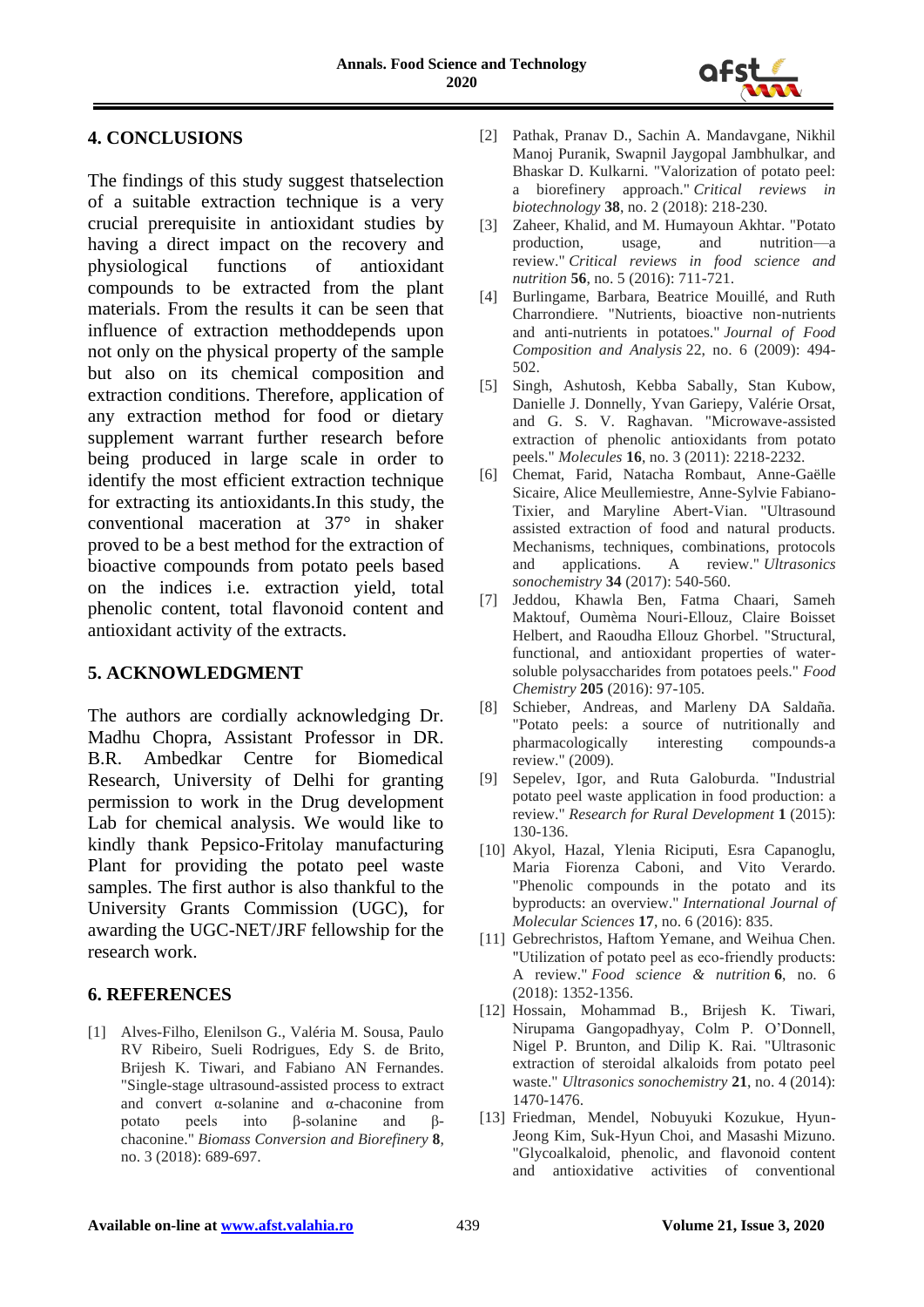

nonorganic and organic potato peel powders from commercial gold, red, and Russet potatoes." *Journal of Food Composition and Analysis* **62** (2017): 69-75.

- [14] Habeebullah, Sabeena Farvin Koduvayur, Nina Skall Nielsen, and Charlotte Jacobsen. "Antioxidant activity of potato peel extracts in a fish-rapeseed oil mixture and in oil-in-water emulsions." *Journal of the American Oil Chemists' Society* **87**, no. 11 (2010): 1319-1332.
- [15] Farvin, KH Sabeena, Helene Drejer Grejsen, and Charlotte Jacobsen. "Potato peel extract as a natural antioxidant in chilled storage of minced horse mackerel (Trachurus trachurus): Effect on lipid and protein oxidation." *Food Chemistry* **131**, no. 3 (2012): 843-851.
- [16] Mansour, Esam H., and Ali H. Khalil. "Evaluation of antioxidant activity of some plant extracts and their application to ground beef patties." *Food Chemistry* **69**, no. 2 (2000): 135-141.
- [17] Apel, Cécile, James G. Lyng, Konstantinos Papoutsis, Sabine M. Harrison, and Nigel P. Brunton. "Screening the effect of different extraction methods (ultrasound-assisted extraction and solid–liquid extraction) on the recovery of glycoalkaloids from potato peels: Optimisation of the extraction conditions using chemometric tools." *Food and Bioproducts Processing* **119**  (2020): 277-286.
- [18] Giuffrè, Angelo M., Clotilde Zappia, Marco Capocasale, Marco Poiana, Rossana Sidari, Leonardo Di Donna, Lucia Bartella et al. "Vinegar production to valorise Citrus bergamia byproducts." *European Food Research and Technology* **245**, no. 3 (2019): 667-675.
- [19] Amado, Isabel Rodríguez, Daniel Franco, Marivel Sánchez, Carlos Zapata, and José Antonio Vázquez. "Optimisation of antioxidant extraction from Solanum tuberosum potato peel waste by surface response methodology." *Food chemistry* **165** (2014): 290-299.
- [20] Wijngaard, Hilde Henny, Mélanie Ballay, and Nigel Brunton. "The optimisation of extraction of antioxidants from potato peel by pressurised liquids." *Food Chemistry* **133**, no. 4 (2012): 1123- 1130.
- [21] AL-Bukhaiti, Wedad Q., Anwar Noman, Amer Ali Mahdi, Abdelmoneim H. Ali, Sherif M. Abed, Marwan MA Rashed, and Hongxin Wang. "Profiling of phenolic compounds and antioxidant activities of Cissus rotundifolia (Forssk.) as influenced by ultrasonic-assisted extraction conditions." *Journal of Food Measurement and Characterization* **13**, no. 1 (2019): 634-647.
- [22] Chemat, Farid, Natacha Rombaut, Anne-Gaëlle Sicaire, Alice Meullemiestre, Anne-Sylvie Fabiano-Tixier, and Maryline Abert-Vian. "Ultrasound assisted extraction of food and natural products. Mechanisms, techniques, combinations, protocols

and applications. A review." *Ultrasonics sonochemistry* **34** (2017): 540-560.

- [23] Vilkhu, Kamaljit, Raymond Mawson, Lloyd Simons, and Darren Bates. "Applications and opportunities for ultrasound assisted extraction in the food industry—A review." *Innovative Food Science & Emerging Technologies* **9**, no. 2 (2008): 161-169.
- [24] Rowayshed, G., A. M. Sharaf, S. Y. El-faham, M. Ashour, and AHMED A. ZAKY. "Utilization of potato peels extract as source of phytochemicals in biscuits." *J Basic App Res Int* **20** (2015): 190-201.
- [25] Anaya-Esparza, Luis Miguel, Dení Ramos-Aguirre, Víctor Manuel Zamora-Gasga, Elhadi Yahia, and Efigenia Montalvo-González. "Optimization of ultrasonic-assisted extraction of compounds from Justicia spicigera leaves." *Food science and biotechnology* **27**, no. 4 (2018): 1093- 1102.
- [26] Samarin, Azadeh Mohagheghi, Hashem Poorazarang, Nima Hematyar, and Amirhosein Elhamirad. "Phenolics in potato peels: extraction and utilization as natural antioxidants." *World applied sciences journal* **18**, no. 2 (2012): 191-195.
- [27] Aydar, A. Y., N. Bağdatlıoğlu, and O. Köseoğlu. "Effect of ultrasound on olive oil extraction and optimization of ultrasound-assisted extraction of extra virgin olive oil by response surface methodology (RSM)." *Grasas y Aceites* **68**, no. 2 (2017): 189.
- [28] Silva-Beltrán, Norma Patricia, Cristóbal Chaidez-Quiroz, Osvaldo Lopez-Cuevas, Saul Ruiz-Cruz, Marco A. Lopez-Mata, Carmen Lizette Del-Toro-Sánchez, Enrique Marquez-Rios, and Jose de Jesus Ornelas-Paz. "Phenolic compounds of potato peel extracts: Their antioxidant activity and protection against human enteric viruses." *J. Microbiol. Biotechnol* **27**, no. 2 (2017): 234-241.
- [29] Javed, Ahsan, Awais Ahmad, Ali Tahir, Umair Shabbir, Muhammad Nouman, and Adeela Hameed. "Potato peel waste-its nutraceutical, industrial and biotechnological applications." *AIMS Agriculture and Food* 4, no. 3 (2019): 807.
- [30] Nayak, Balunkeswar, Rui Hai Liu, and Juming Tang. "Effect of processing on phenolic antioxidants of fruits, vegetables, and grains—a review." *Critical Reviews in Food Science and Nutrition* **55**, no. 7 (2015): 887-918.
- [31] Manach, Claudine, Gary Williamson, Christine Morand, Augustin Scalbert, and Christian Rémésy. "Bioavailability and bioefficacy of polyphenols in humans. I. Review of 97 bioavailability studies." *The American journal of clinical nutrition* **81**, no. 1 (2005): 230S-242S.
- [32] Ramli, Nurul Shazini, Patimah Ismail, and Asmah Rahmat. "Influence of conventional and ultrasonicassisted extraction on phenolic contents, betacyanin contents, and antioxidant capacity of red dragon